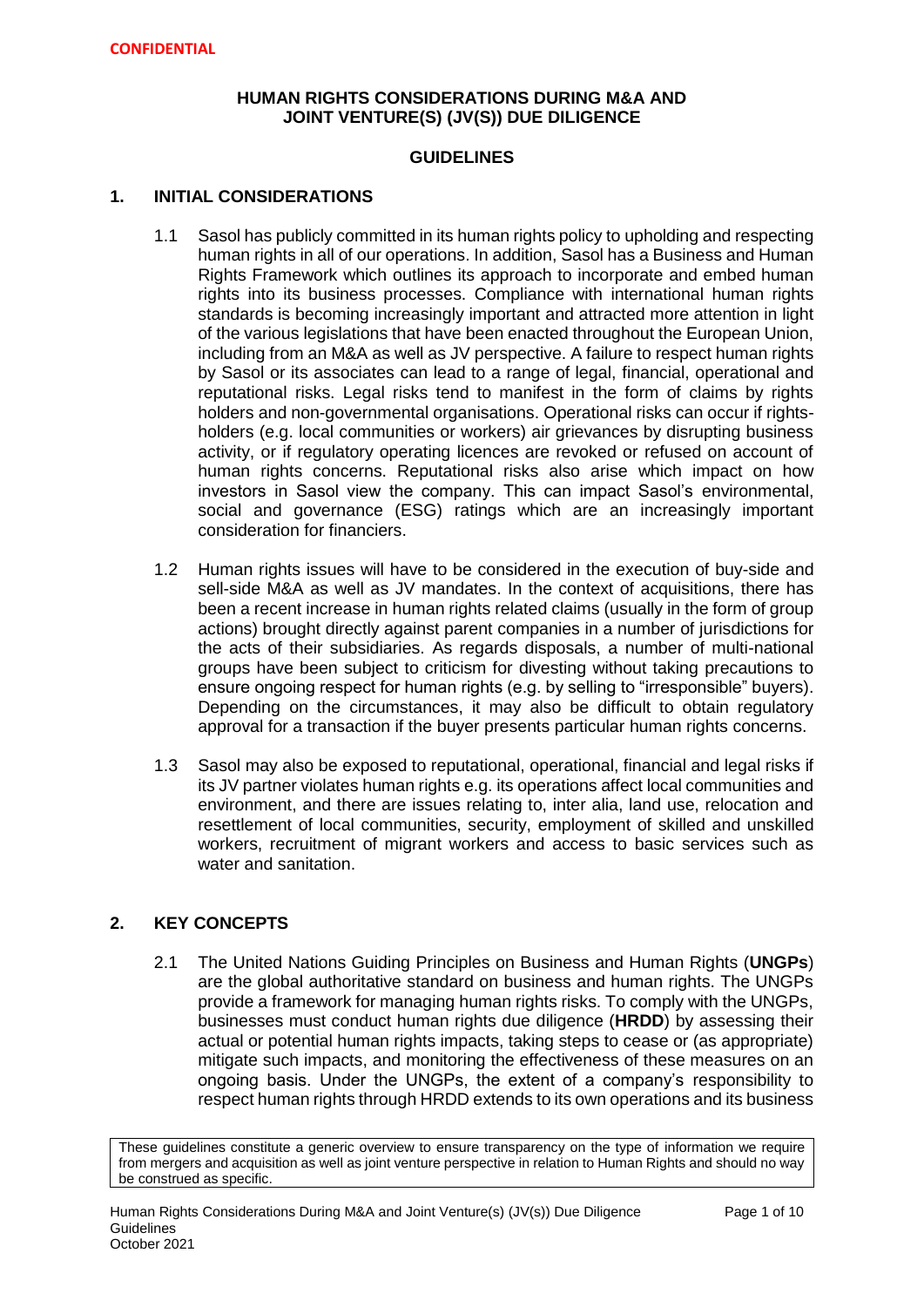relationships. Companies are also required to prevent or mitigate adverse human rights impacts that are directly linked to their operations, products or services provided by their business relationships.

- 2.2 The UNGPs clarify that this responsibility to respect human rights extends to (at a minimum) the rights set out in the International Bill of Rights and the eight "core conventions" of the International Labour Organization. The following issues have been prioritised by Sasol for risk mitigation given the nature, location and scale of our activities:
	- Respecting and embracing diversity and inclusion;
	- Freedom of association and collective bargaining;
	- Safe, secure and healthy work environments;
	- Fair and competitive conditions of employment;
	- Rights of fence line communities and indigenous people;
	- Human rights in supply chain;
	- Responsible management of environmental footprint;
	- Stakeholder engagement and collaboration;
	- Caring for our people in challenging time to ensure their safety and wellbeing;
	- Protecting the rights of employees with disabilities;
	- The Sasol Ethics Line which is the primary grievance mechanism for use by employees, service providers and local communities; and
	- The Whistle-Blower Policy and Ethics Investigation Policy which support the reporting, investigation and management of unethical conduct.
- 2.3 Though the UNGPs are non-binding, business and human rights laws are emerging which are informed by the UNGPs. These include the: (i) UK Modern Slavery Act which requires certain businesses to report on the steps that they have taken to address modern slavery risk in their businesses and supply chains (note that Sasol publishes an annual modern slavery statement); (ii) German Supply Chains Act, which from January 2023 will require certain companies to conduct HRDD extending to their supply chains and (iii) Duty of Vigilance which was adopted in France in 2017 and requires companies to devise, publish and implement a "vigilance plan" to identify human rights and environmental risks resulting from their activities and introduce measures to prevent those risks.

# **3. BUY SIDE CONSIDERATIONS**

#### 3.1 **Threshold Considerations**

- 3.1.1 Have a clear understanding of:
	- (a) the human rights legal framework or requirements applicable to the target;
	- (b) the differences (and potential key gaps) between Sasol's human rights framework and that of the target;

These guidelines constitute a generic overview to ensure transparency on the type of information we require from mergers and acquisition as well as joint venture perspective in relation to Human Rights and should no way be construed as specific.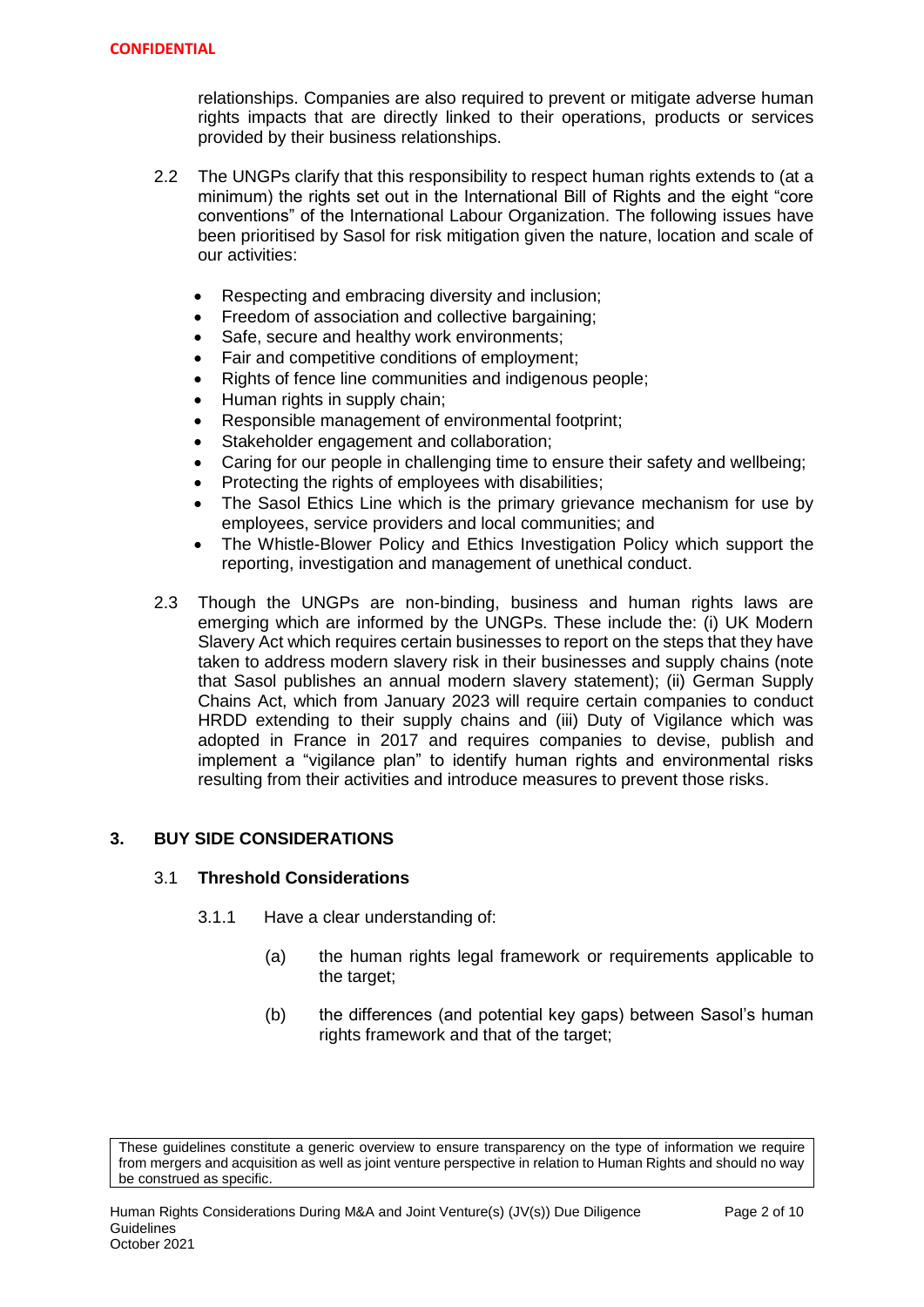- (c) any known, specific human rights risks associated with the target based on initial enquiries into the target, the target's sector(s) and the jurisdictions where the target operates;
- (d) whether the target or any of its subsidiaries, employees, agents or other persons who perform or have performed services for or on behalf of the target company or any of its subsidiaries is/are subject to any pending investigations or legal claims (e.g. group actions) where the allegations pertain to breaches of human rights;
- (e) how the target (or its current parent company) compare to their competitors in relevant industry-specific human rights benchmarks<sup>1</sup> (e.g. the Corporate Human Rights Benchmark or Renewable Energy & Human Rights Benchmark) and participation in multi-stakeholder initiatives (e.g. the Voluntary Principles on Security and Human Rights and the UN Code of Conduct); and
- (f) the degree to which the target (and its senior leadership) are willing to engage with Sasol on human rights issues and understand where the target's key risks and challenges may arise.
- 3.1.2 Depending on the context of the deal, it may be necessary to call upon specialist external human rights expertise to support with due diligence, particularly if the potential risks are such that on-the-ground due diligence is deemed an appropriate step. Whether or not such specialist expertise is required should be considered with Legal Services Department.

### 3.2 **Due Diligence**

- 3.2.1 Due diligence should extend to:
	- (a) the target's human rights policies and procedures including policies and procedures relating to the different categories of workers;
	- (b) the target's process to identify involvement in adverse human rights impacts;
	- (c) the steps that the target has taken to prevent, mitigate or remedy adverse human rights impacts;
	- (d) the targets report on human rights performance;
	- (e) any criticism that the target has been subject to in relation to human rights impacts arising from its business activities, products or services;
	- (f) mechanisms that the target has in place to receive and resolve grievances with workers and local communities;

 $\overline{\phantom{a}}$  $<sup>1</sup>$  Note that as things stand only larger companies tend to be included in industry benchmarks.</sup>

These guidelines constitute a generic overview to ensure transparency on the type of information we require from mergers and acquisition as well as joint venture perspective in relation to Human Rights and should no way be construed as specific.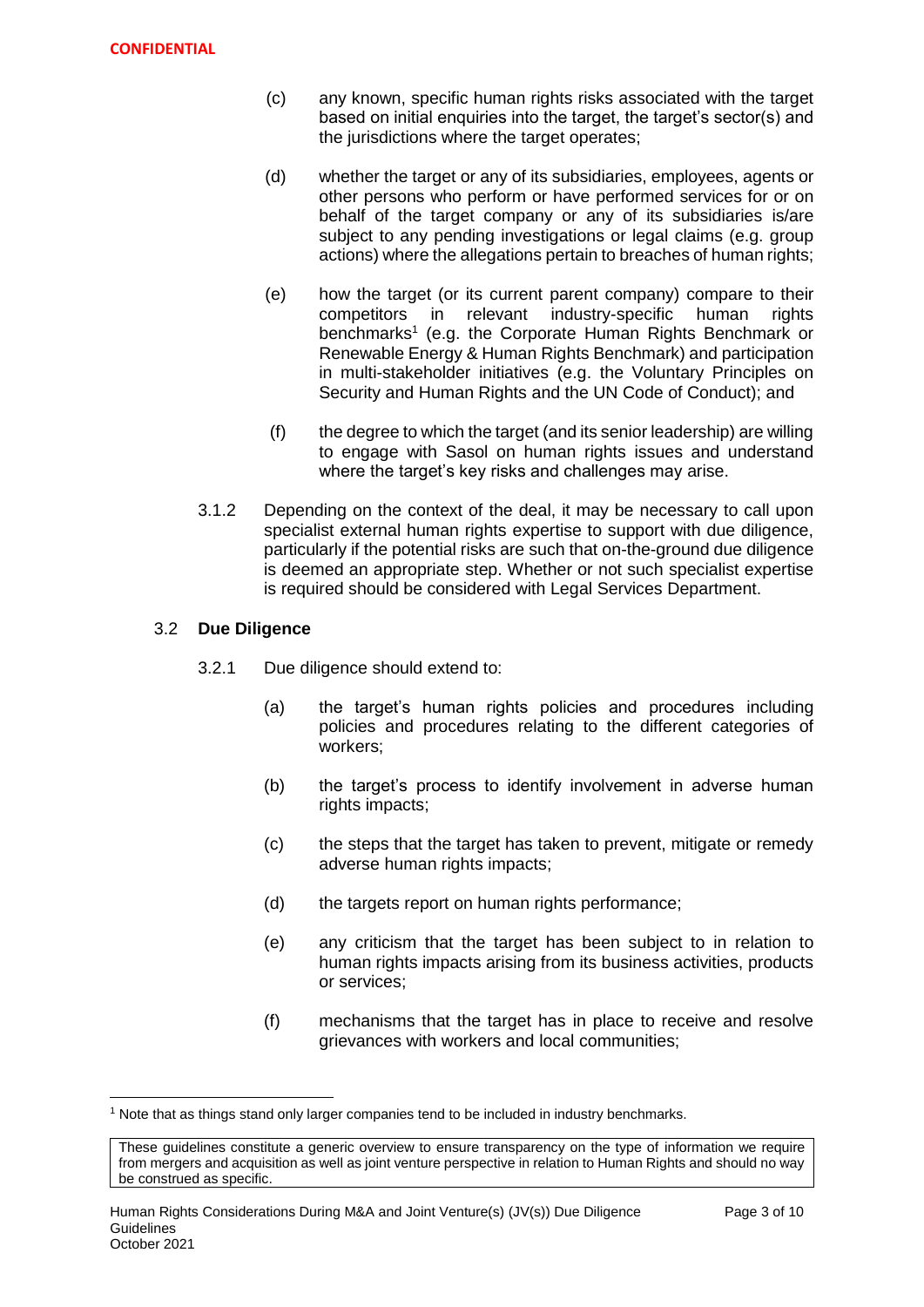- (g) workers and local community engagement with respect to human rights issues related to the target's operations;
- (h) structure of supply chains and key destinations within the supply chain;
- (i) compliance with supply chain related human rights laws;
- (j) geographic footprint (subsidiaries and branch offices, including small and in remote locations); and
- (k) interface with sanctions legislation (noting that sanctions are often imposed in response to human rights concerns).
- 3.2.2 Key questions to consider during due diligence may include the following, depending on the initial assessment of the target's specific human rights risk profile:
	- (a) Does the target have a human rights policy (or public human rights statement) relating to its commitment to respect human rights? If so, does the policy or statement assign responsibility for managing human rights issues to particular functions and / or members of the target's senior leadership?
	- (b) Does the target operate in high risk countries, such as conflict zones or jurisdictions with poor human rights records where it is well-documented that the laws are incompatible with key international human rights standards, or where the law offers significantly reduced protections (e.g. regarding worker welfare)?
	- (c) Is the target's management team willing to engage on human rights issues?
	- (d) Is the target required to comply with any legislation which requires it to conduct HRDD, report on its human rights policies and procedures (e.g. the French Duty of Vigilance Law, UK Modern Slavery Act 2015 etc.), or include information relating to human rights matters in its corporate filings (e.g. non-financial disclosures in its annual return)?
	- (e) If the target is required by applicable laws to publish reports or statements addressing human rights matters, or elects to do so voluntarily, what degree of disclosure is given with respect to: (i) the key human rights risks in the target's business and supply chain; and (ii) how these risks are managed? Hallmarks of a company with more advanced human rights procedures include:
		- (i) Evidence that key risks have been identified and prioritised with due regard to the target's operating context (and supply chain risk profile);

These guidelines constitute a generic overview to ensure transparency on the type of information we require from mergers and acquisition as well as joint venture perspective in relation to Human Rights and should no way be construed as specific.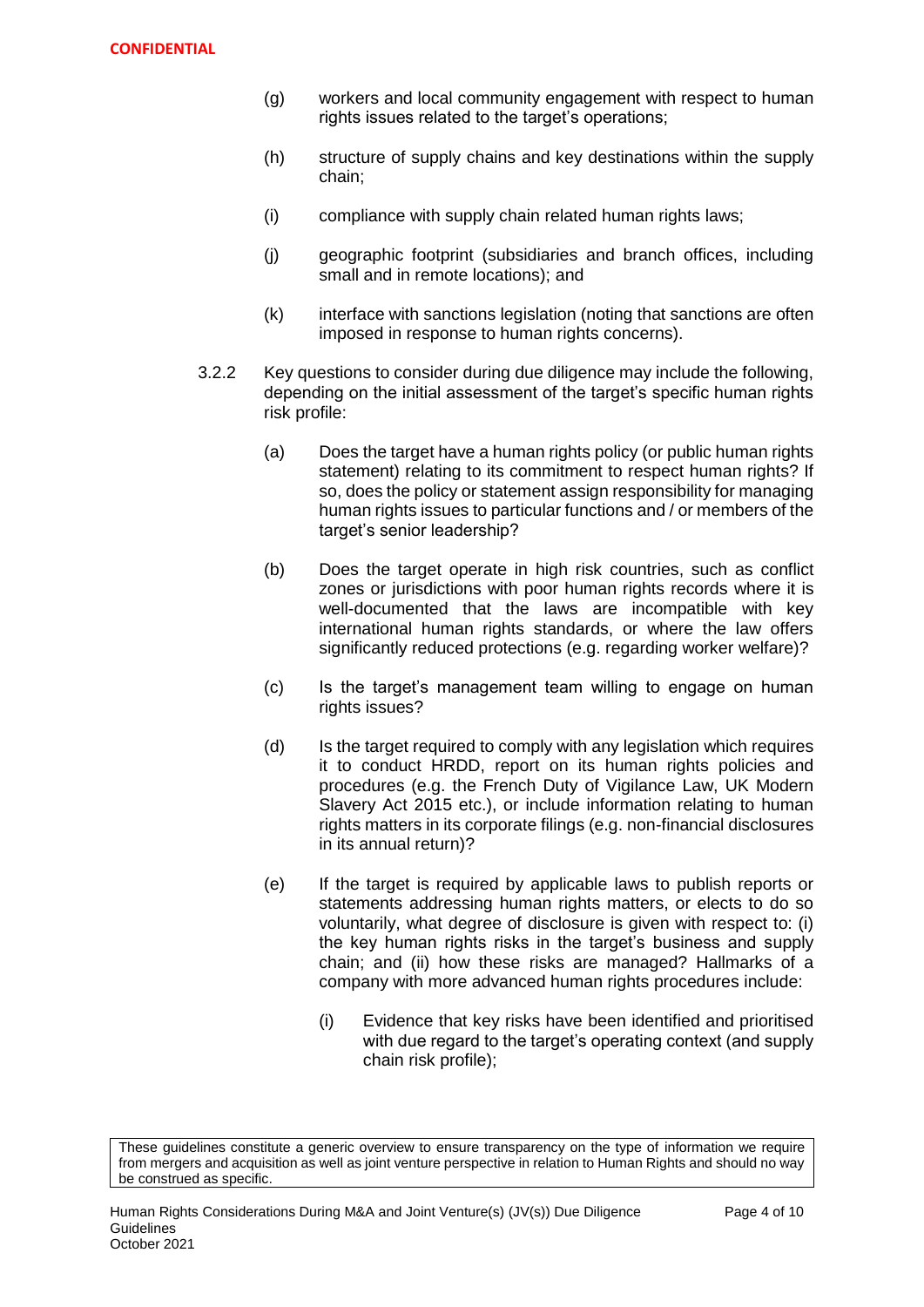- (ii) Evidence that ownership for implementing the target's human rights procedures is clearly documented within governance processes;
- (iii) Evidence of senior management leadership on human rights matters;
- (iv) Evidence that the target actively monitors the overall effectiveness of its procedures in mitigating human rights risks; and
- (v) Evidence that the target engages external human rights expertise as required, including for the purposes of monitoring / auditing higher risk suppliers, service providers and other counterparties.
- (f) Has the target committed to complying with any relevant voluntary standards and frameworks, e.g. the UN Global Compact, or the Voluntary Principles on Security and Human Rights / International Code of Conduct for Private Security Providers (if the target engages security personnel to protect its assets)? Where such standards require annual reporting, are the reports up to date?
- (g) Has the target (or its current parent company) been included in any corporate benchmarks (e.g. the Corporate Human Rights Benchmark)? If so, how does the target / seller compare to their peers?
- $(h)$  In the last five years has the target / seller or any of their officers, employees, agency workers or consultants been the subject of any investigation, inquiry, claim or enforcement proceedings by any governmental or regulatory authority or any other third party in connection with any human rights abuses involving the target, target's suppliers or business partners or relating to the target's operations including slavery, forced or compulsory child labour or purchase of raw materials from suppliers using child labour or disrespect of gender equality or wage differences due to discriminatory practices or negative social impact on local communities or reprehensible environmental practices or human trafficking?
- (i) Has target/seller or any of their officers or employees been convicted of any offence involving slavery, servitude, forced or compulsory child labour or human trafficking?
- (j) What, if any, processes and systems does the target have in place to promote regular and effective communication to convey its human rights policy to employees, suppliers, business partners and stakeholders? In particular:
	- (i) Has the target carried out an impact assessment in the last three years?
	- (ii) What contractual protections with suppliers are in place?
	- (iii) Does the target carry out supplier audits?

These guidelines constitute a generic overview to ensure transparency on the type of information we require from mergers and acquisition as well as joint venture perspective in relation to Human Rights and should no way be construed as specific.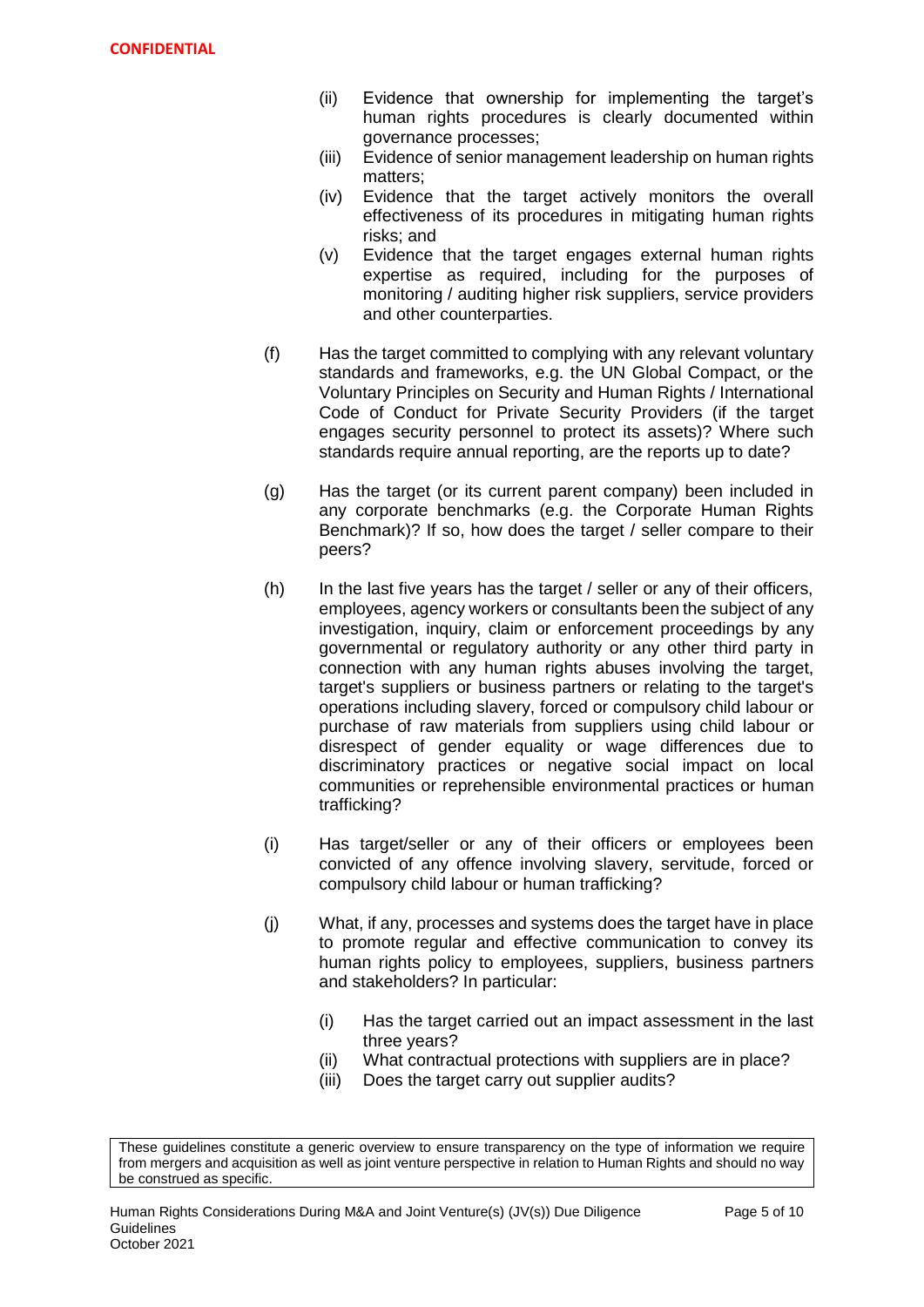- (iv) Are there mechanisms in place to receive complaints about adverse human rights impacts from individuals and communities (e.g. help lines, grievance procedures or whistle blowing mechanisms)?
- (k) Does the target monitor and identify human rights red flags including in relation to slavery, forced or compulsory child labour or human trafficking?
- (l) How is responsibility for day-to-day implementation of the target's human rights policy embedded in the target's governance structure?
- (m) Has the target implemented any human rights training?
- (n) Is there a process for handling and investigating reports of adverse human rights impacts?
- (o) Has the target implemented grievance mechanisms to ensure the remediation of adverse human rights impacts?
- (p) Does the nature of target's operations create potential for negative human rights impacts or disputes with local communities?
- (q) What are the actual and potential human rights impacts of the target's operations?

### 3.3 **Contractual Protections**

- 3.3.1 Assuming the due diligence on the target does not reveal any human rights related issues which present an unmanageable risk (meaning the transaction can proceed) contractual protections to consider including in the transaction documents may include those set out below:
	- (a) conditions to closing;
	- (b) appropriate pre-completion undertakings, a breach of which might entitle Sasol to terminate the relevant agreement;
	- (c) human rights warranties and/or assurances with respect to human rights performance; and
	- (d) indemnities in respect of a breach of human rights warranties or in respect of any specific identified risks or exposures such as remediation costs.
- 3.3.2 Warranties will usually be incorporated into the transaction documents. Conditions, pre-completion undertakings and indemnities may be deemed appropriate depending on the risk profile of the target. The inclusion of such additional protections should be considered on a case-by-case basis in consultation with Legal.

These guidelines constitute a generic overview to ensure transparency on the type of information we require from mergers and acquisition as well as joint venture perspective in relation to Human Rights and should no way be construed as specific.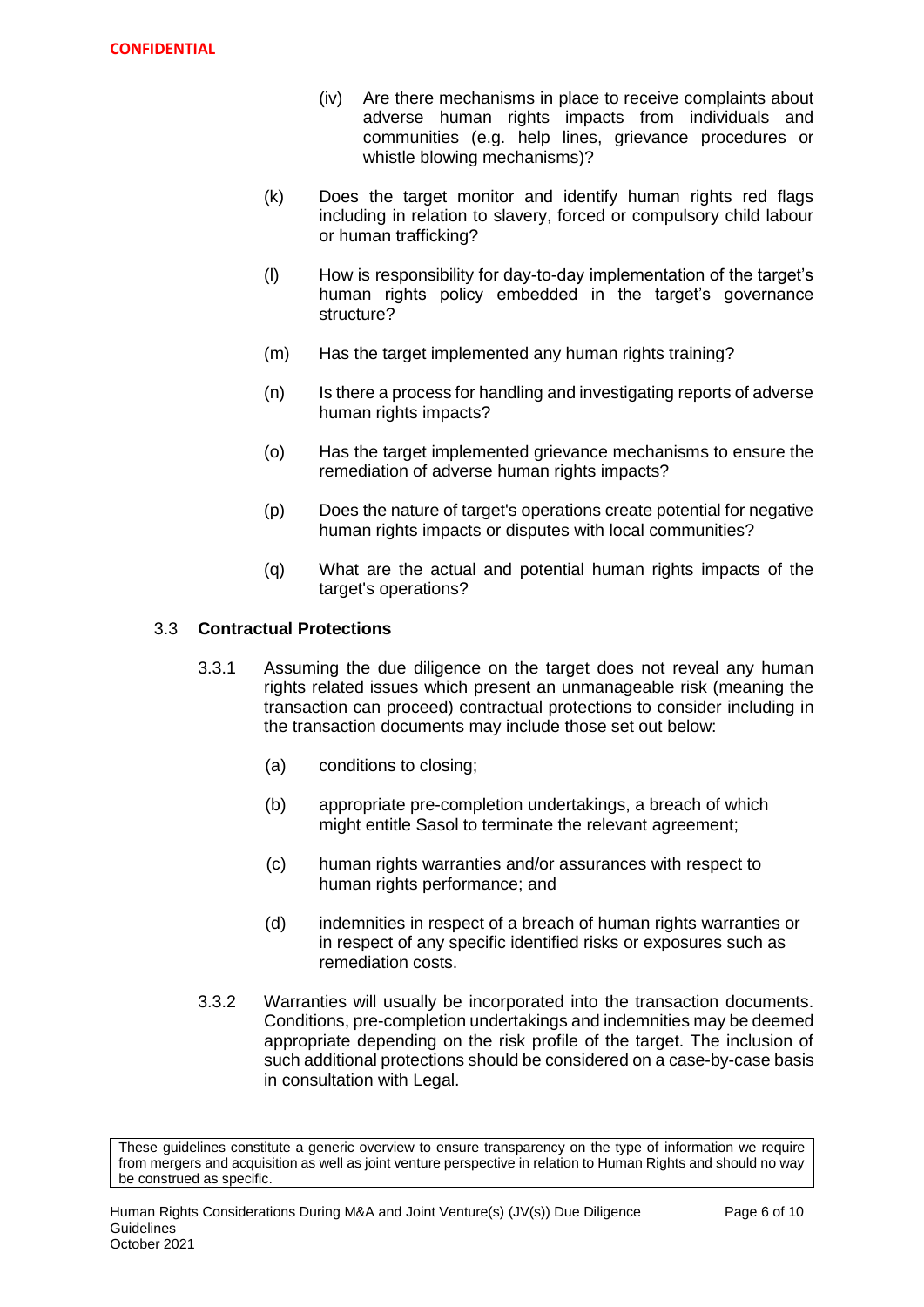# 3.3.3 **Conditions to closing** – e.g.:

- (a) The closing of the transaction conditional upon resolution of existing claims or disputes with local communities and other stakeholders?
- (b) Sasol not having become aware of any facts or matters concerning the target that amounts to evidence of a human rights impact; and
- (c) If any specific human rights impacts are identified (e.g. through due diligence or adverse media) the seller may be required by Sasol to provide evidence that such issues have been (or are being) mitigated or remediated by the target / seller to Sasol's satisfaction.

# 3.3.4 **Pre-completion undertakings** – e.g.:

- (a) to refrain from conduct that gives rise to a breach of international human rights standards, and national laws and standards relevant to the target's operations, including with regard to the treatment of workers and local communities;
- (b) to notify Sasol of any non-compliance with such laws and standards by either the target or entities within the target's supply chain;
- (c) to ensure that any human rights impacts (including any identified in the target's supply chain) are discontinued and remedied prior to completion;
- (d) to ensure proportionate procedures designed to manage the target's human rights impacts are implemented, maintained and / or remedied if necessary;
- (e) to assist Sasol with its ongoing HRDD of the target; and
- (f) to take such actions as are reasonably requested by Sasol in order to address any serious deficiencies in the target's human rights policies and procedures.

# 3.3.5 **Warranties** – e.g.

- (a) the target is compliant with applicable international human rights standards, and all national laws and regulations relevant to the target's operations, including with regard to the treatment of workers and local communities;
- (b) the target has implemented and maintains effective, proportionate procedures to ensure respect for human rights (extending to the target's supply chain);

These guidelines constitute a generic overview to ensure transparency on the type of information we require from mergers and acquisition as well as joint venture perspective in relation to Human Rights and should no way be construed as specific.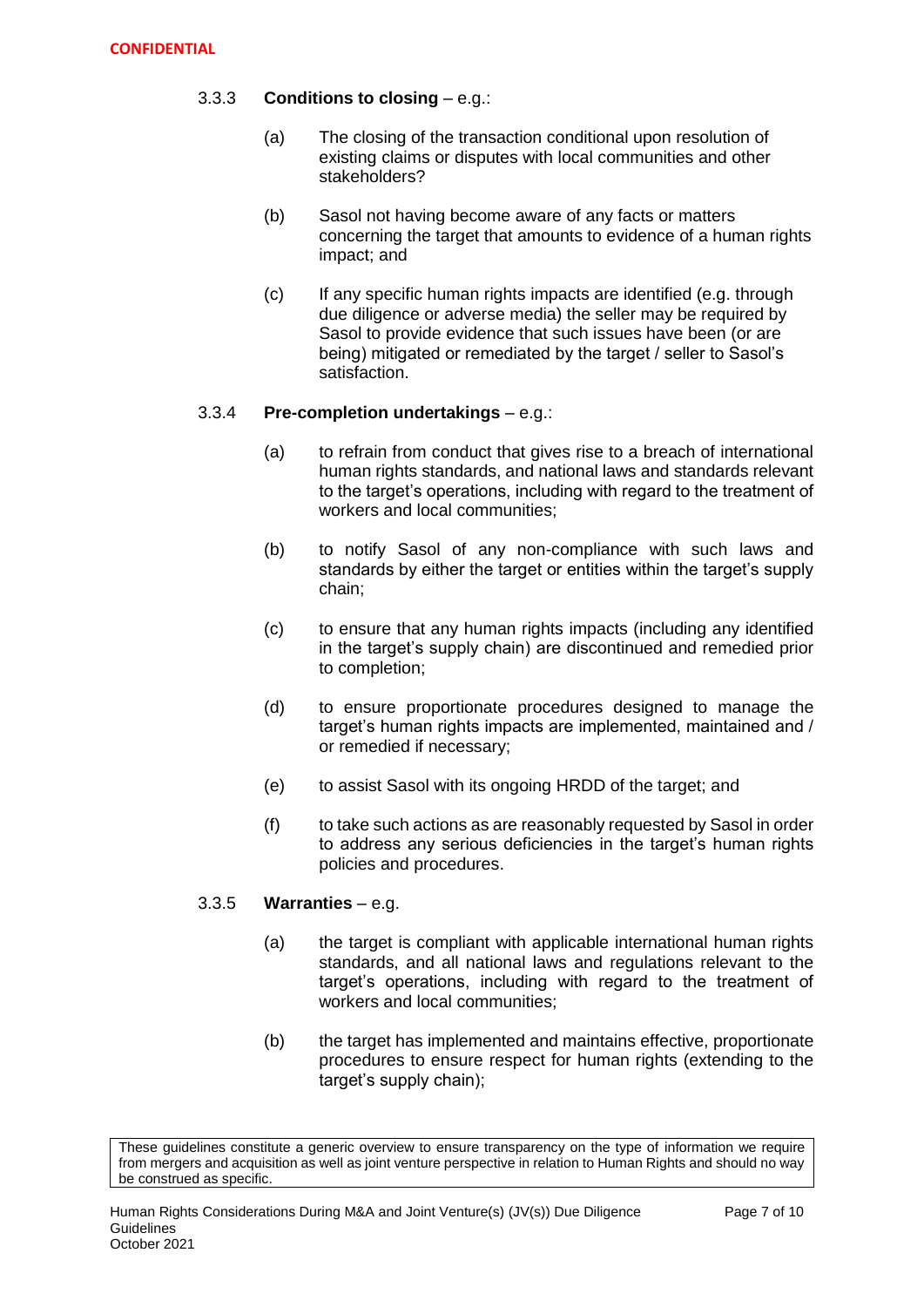- (c) no adverse human rights impacts have occurred, including in the supply chain (so far as the seller is aware);
- (d) neither the target, nor any entities in the target's supply chain (so far as the seller is aware), are subject to ongoing investigations or legal proceedings in connection with potential human rights impacts; and
- (e) neither the target, nor any entities in the target's supply chain (so far as the seller is aware), have been found to have breached any international human rights standards, national laws or applicable regulations by any court, regulator or administrative body.

# **4. SELL SIDE CONSIDERATIONS\**

- 4.1 Whilst successor liability issues do not per se arise in a sell-side mandate, the pretransaction due diligence will need to consider if a potential acquirer has a poor human rights track record as reputational impacts can arise if the acquired Sasol business would face significant human rights violations (alleged or real) postclosing. This could also become a stumbling block when stakeholders such as organized labour or certain regulators would attempt to block a deal from closing because the new owner is not seen credible from a human rights perspective.
- 4.2 Post-sale, Sasol will invariably have little leverage over the buyer and acquired company. It is therefore important to conduct pre-acquisition due diligence on the buyer, though this will generally be less extensive than due diligence on the target/seller in the acquisition context.

### 4.3 **Threshold considerations**

The key 'threshold considerations' in the sell side scenario will include ascertaining:

- the degree to which the buyer (and its senior leadership) are willing to engage on human rights issues and understand the target's key risks and challenges;
- whether the buyer has in place its own human rights framework and procedures which: (i) are commensurate with its activities and risks; (ii) appear to be wellresourced (e.g. internal expertise); and (iii) are given due priority by the senior leadership;
- how the buyer ranks in ESG ratings and industry benchmarks, and whether the buyer has signed up to multi-stakeholder initiatives (e.g. UN Global Compact); and
- whether the buyer's track-record gives any cause for concern  $-$  e.g. based on media reports, benchmarking, adverse judicial or regulatory findings, pending investigations or legal claims etc. Note, however, that any findings need to be considered in context, as the largest companies with the most advanced human rights programmes are more susceptible to public criticism and litigation given their size and profile.

#### 4.4 **Due diligence**

These guidelines constitute a generic overview to ensure transparency on the type of information we require from mergers and acquisition as well as joint venture perspective in relation to Human Rights and should no way be construed as specific.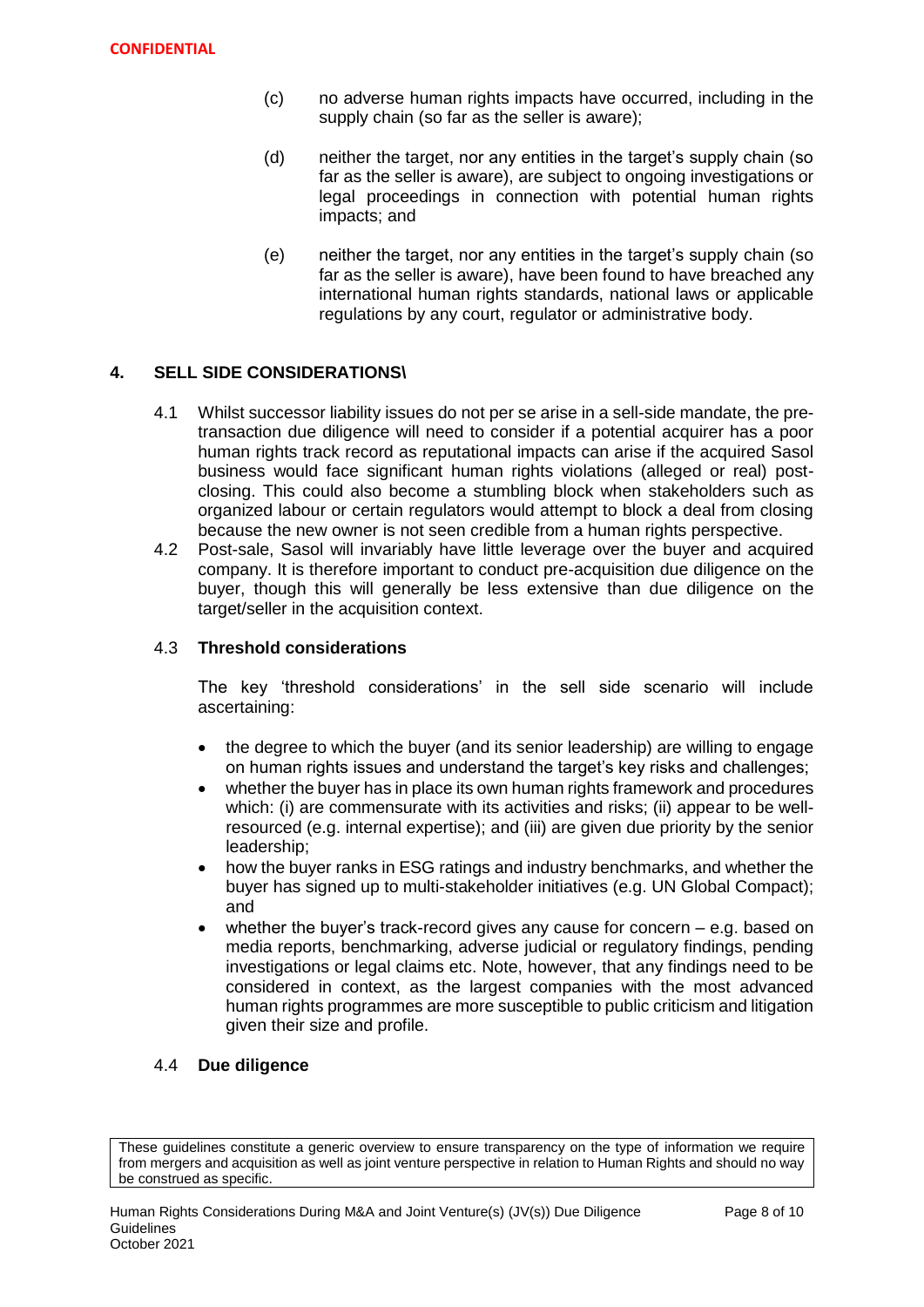A number of the due diligence questions set out for the buy-side scenario will help to address the threshold sell-side considerations listed above. However, the focus of such questions will be on the potential buyer rather than the company being sold. Not all of these will be relevant, and the appropriate questions to raise should be considered with Legal Services Department.

### 4.5 **Commitments from the buyer**

In specific circumstances, it may be appropriate to seek commitments or assurances from the buyer regarding the ongoing management of human rights risks associated with the buyer's operations. Incorporating such commitments in the transaction documentation should be considered with Legal Services Department where, for example, the buyer's operations and the jurisdiction(s) where it operates present a specific risk of potentially serious human rights impacts.

### 4.6 **Ongoing minority interest post-sale**

- 4.6.1 If Sasol is to retain a minority stake in the company post-sale, this will generally justify a greater level of due diligence on the buyer as the potential for ongoing reputational and legal risks are greater.
- 4.6.2 Sasol can seek to increase its leverage post-sale by, for example, securing the right to nominate directors to the company's board as a minority shareholder. This will help to ensure that human rights issues continue to be raised at the board level, and that the company continues to allocate sufficient resource to its human rights programme.

# **5. SPECIFIC ASPECTS TO BE CONSIDERED FOR JVS**

If a transaction is structured as a JV, consider the following:

- conducting a due diligence review on the JV based on the appropriate elements in terms of the buy-side M&A process;
- historical human rights record of the JV partner;
- the JV's capacity to address any potential human rights risks including systems that it has in place for the management of human rights risks;
- the scope of the JVs operation including location i.e. whether the JV is located in a high-risk country and the potential for involvement in adverse human rights impacts;
- the JV's human rights policies and procedures and audit rights in relation to these policies to ensure that the JV is implementing its commitments. Such audit rights should allow access for inspection of premises including inspections conducted by independent third parties. Consideration should also be given to how access may be granted to premises of sub-contractors;
- taking a particular role or obtain relevant management or key positions within the JV;
- JV agreement(s) to be drafted in such a way that they consider human rights explicitly and effective on-going contract management will also be required;
- JV partner to make representations and warranties regarding its human rights records and compliance efforts
- include a termination in the JV agreement if there is a serious human rights breach;

These guidelines constitute a generic overview to ensure transparency on the type of information we require from mergers and acquisition as well as joint venture perspective in relation to Human Rights and should no way be construed as specific.